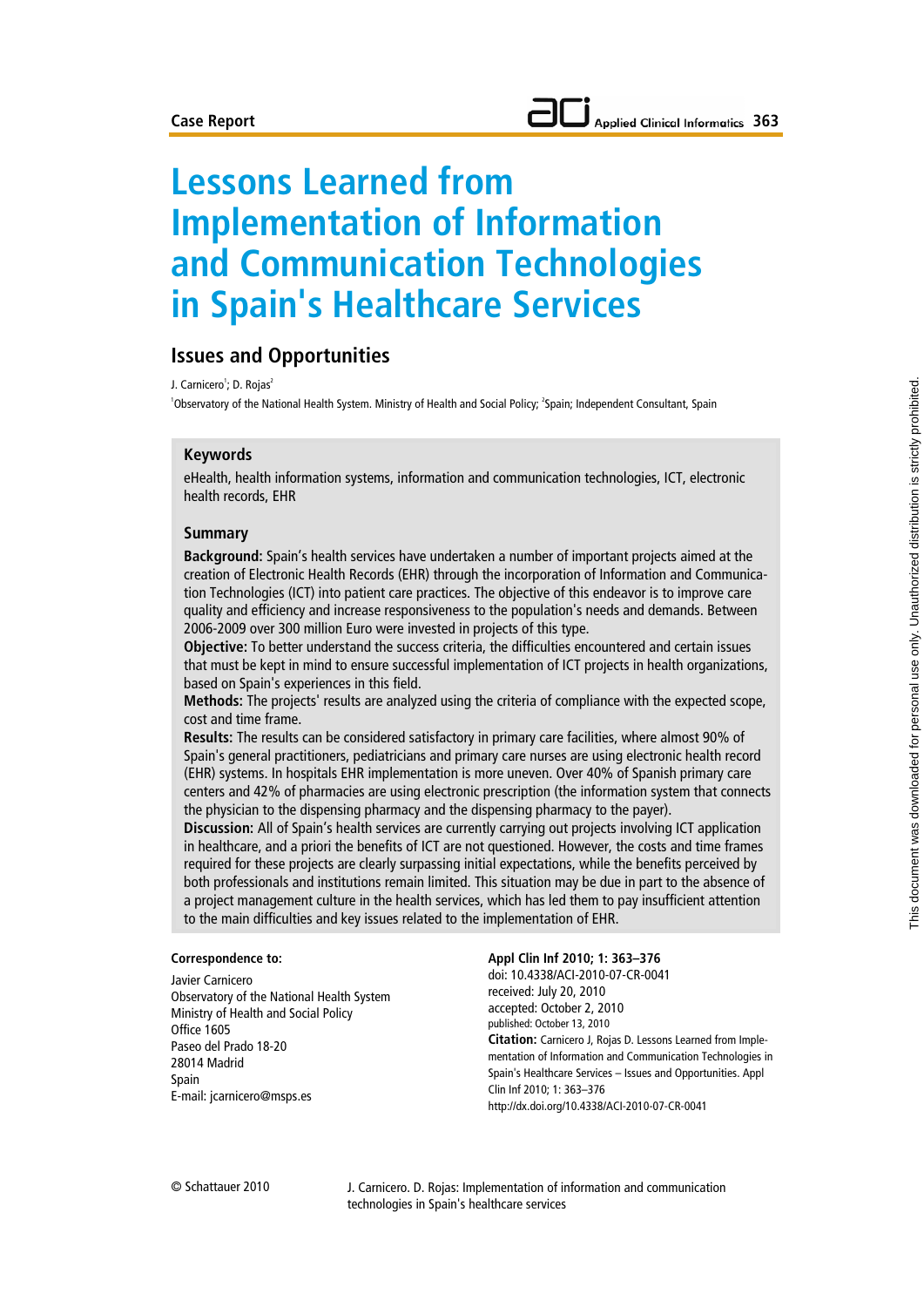# **1. Introduction/Background**

Spain's National Health System (SNS) offers universal coverage and is financed by taxes. Healthcare is provided mainly in the public network of health services, with its 10,202 local health facilities, 2,916 health centers and 300 hospitals, which attend over 46 million inhabitants. It can thus be defined as an integrated public healthcare service. In addition to the public facilities, in Spain there are over 500 private hospitals, in which over 40% of the discharges are paid for by the public sector [1]. Healthcare in this country is organized in such a way that a clear distinction exists between the two levels of care. Primary health care is an integrated system composed of primary care centers (local health facilities and health centers) and multidisciplinary teams. This level provides services related to both personal and public health, with general practitioners playing the gatekeeper role in the SNS, as they are the patients' first point of contact with the system, except in the case of emergencies. Specialized care is provided by ambulatory polyclinics and hospitals. The two levels of care are usually managed through separate structures.

After a 25-year transition period from a centralized model in which legislation, planning and provision of health services were decisions of the national government, at the end of 2002 responsibility for health services was totally devolved to the regional level (Spain is comprised of 17 autonomous communities); this devolution resulted in 17 regional Ministries or Departments of Health with primary jurisdiction over the organization and delivery of health services within their territory, making Spain's system practically a federal one. Coordination of healthcare policy among the different communities and institutions is the task of the Interterritorial Council of the SNS, which is comprised of the 17 Regional Ministers of Health and the state government's Minister of Health and Social Policy.

The introduction of electronic health records in Spain began in the late 1990s, when this type of record started to be used by primary care doctors and some specific medical services in hospitals. However, major investment started in the early 2000s because the new regional administrations, which were eager to put in place innovative measures and differentiate themselves from each other, made great efforts to develop regional information systems and tools.

Between 2006 and 2009, the Healthcare Online Program, which forms part of the Quality Plan for the National Health System, invested over 300 million Euro in projects aimed at the application of Information and Communication Technologies (ICT) to healthcare, and in the next three years an investment of over 200 million Euro is foreseen. This Program is being carried out by the Secretary of State for Telecommunications and the Information Society in collaboration with the Ministry of Health and Social Policy and the autonomous communities [2].

# **2. Objectives**

This paper reviews the current situation of the implementation of ICT in the Spanish healthcare system (electronic health records, electronic booking in primary care, and electronic prescriptions in primary care), in order to find out if the Healthcare Online Program and the EHR projects of the autonomous communities have fulfilled their objectives according to the success criteria (scope, time and cost). The paper also looks at the difficulties encountered in the implementation of health ICT in the Spanish healthcare system, and also the key issues that must be kept in mind to ensure the success of ICT projects in the health sector.

# **3. Methods**

In 2007 the Spanish Health Information Society (SEIS) summoned 25 ICT and health services managers from different regions to a meeting for the purpose of analyzing the management of ICT projects in healthcare, and the difficulties encountered, and also to prepare a report on this topic. Although the object of the meeting was not the evaluation of the implementation of ICT in Spain, we have used the information obtained at that meeting [3], as well as information from our per-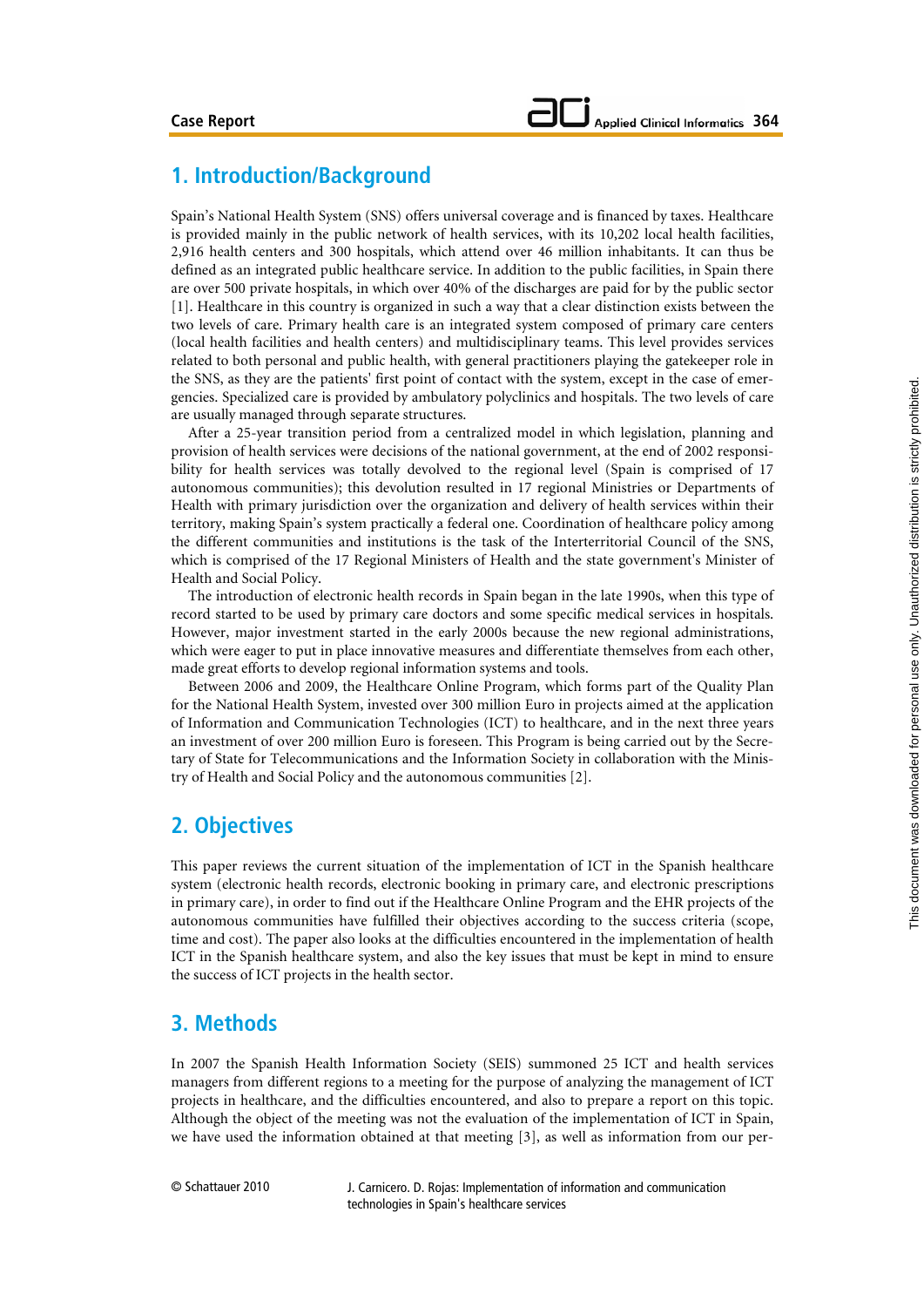#### **Case Report**

sonal experience as healthcare and ICT managers in the Spanish Health System, in the preparation of this paper.

In addition to this information we have reviewed the data published by Spanish central and regional authorities about the implementation of ICT  $[1, 2, 4]$ . The Annual Report of the Spanish National Health System [1] shows the functionalities of the EHR available in each region. The report from the Observatory for Telecommunications and the Information Society [2] is the main source of data about the diffusion of ICT in health services and the Review of Activities of the Quality Plan for the National Health System [4] reports on the advances towards interoperability among the different regions' systems.

## **4. Results**

As shown in  $\blacktriangleright$  Table 1, in 2009 almost 90% of general practitioners, pediatricians and primary care nurses working in Spain use EHR on a regular basis in caring for patients, and most of them access hospital documents and receive the results of complementary tests in their computer. Electronic prescribing – the information system that connects the physician to the dispensing pharmacy and the dispensing pharmacy to the payer, which in this case is the health service – is broadly used in three of Spain's 17 autonomous communities and is being introduced in the rest. This means that about 40% of Spanish primary care centers and 42% of pharmacies are using electronic prescription. There are 12 million citizens (26% of the population) treated in primary care health centers with electronic prescription. Although 86% of patients are able to use Internet in order to make an appointment with their primary care doctor, just 3.28% of appointments are made via Internet.

Information systems for hospital management – Hospital Information Systems, or HIS – have been commonly used since the beginning of the 1990s, and a clinical desktop is available in 70% of hospitals. Unfortunately there is no official data about actual utilization by doctors and nurses of EHR in hospitals. However, according to the Annual Report of Spanish National Health System [1], EHR developed by the various autonomous communities offer the main functionalities, such as computerized prescription, a medical orders system (test request and integration of results), vaccination register and clinical protocols. Some systems, such as laboratory management systems, are used regularly because they are departmental solutions provided by the suppliers of reactives and analysis equipment, although they often have the drawback of being closed solutions that present difficulties when it comes to evolving and integrating into larger systems. Other systems often used in hospitals are Radiology Imaging Systems (RIS) and Picture Archiving and Communication Systems (PACS) [2]. Many medical imaging projects were initially put in place in hopes of attaining a cost reduction, although they do offer valuable new possibilities, such as various departments working in partnership and teleradiology. Therefore, results obtained up through 2009 can be considered satisfactory [2, 4]. The implementation of Electronic Health Records in primary care can be deemed a success, while implementation of ICT in hospitals is more uneven.

Although ICT projects have been undertaken independently by Spain's autonomous health services, the features of the various EHR are quite similar in all of them [1, 3]. Despite the relative success of the EHR projects, some problems still need to be addressed:

- In general the final scope, time and cost do not coincide with initial expectations, for instance, several electronic prescriptions projects have not yet passed the pilot stage [2]. Moreover, 5 of 17 autonomous communities have not fully completed implementation of electronic medical orders, because some laboratory systems and medical reports are not yet integrated into the EHR [1].
- The solutions implemented are technologically and functionally different and not interoperable. This situation arises even among facilities in the same autonomous community.
- Clinical information cannot be accessed electronically from facilities in another autonomous community. This situation has begun to be corrected thanks to a project promoted by the Ministry of Health and Social Policy and the autonomous communities, which is included in the Healthcare Online Program. Currently there is a pilot project underway in two autonomous communities (Balearic Islands and Community of Valencia) that allows for the exchange of clinical information between the two health services. The first stage of this project has been the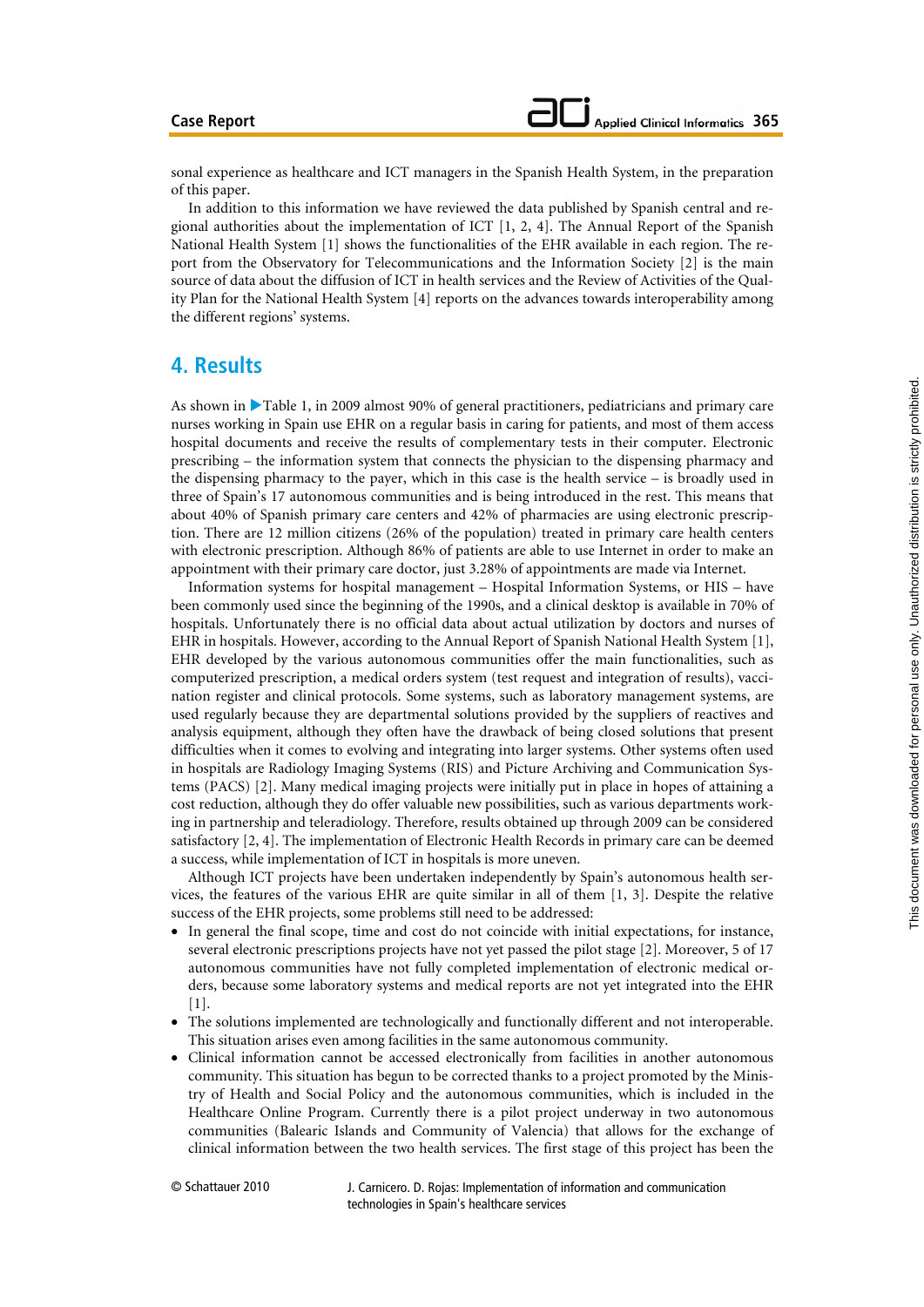creation of a National Database of Health Cards, which integrates the regional databases. Another requirement specified in the project's objectives is the SNS Professional Registry, which at present is in the implementation phase [1, 4].

• There has been no systematic evaluation of the success or failure of the projects, or of the added value provided by ICT to the quality, effectiveness and efficiency of the health system, although this type of evaluation has been performed on certain projects [5, 6].

# **5. Discussion**

### **5.1 The project management triangle**

The three basic variables with which to define the success of any project are known as the project management triangle and correspond to the triple constraint [7] that governs the execution and delivery of a project: the outcome expected upon conclusion (scope), the amount of time available and the resources allocated (cost). ICT projects in the health sector are certainly no exception, as they too are affected by such constraints.

### **5.2 Information available**

Unfortunately, the autonomous communities are not in the habit of publishing reports about the results of ICT projects in their health services. For this reason not much data is available. We have found only three official sources [1, 2, 4] with information about the implementation of ICT in Spain. Although these data are mostly limited to the information summarized in  $\blacktriangleright$  Table 1, they do give a good overview of the ICT advances in the Spanish Health System. Although the lack of more exhaustive data might be considered a limitation of this paper, it has been compensated to the extent possible by the direct knowledge of the authors and the information given by healthcare and ICT managers [3].

### **5.3 Success criteria**

The scope, time frame and cost of a project clash against each other constantly, as any modification to one side of the triangle (considering as fixed the vertex opposite to that side) will necessarily have an impact on at least one of the other two, as shown in Figure 1. It is clear that broadening a project's scope will cause increases in its time frame, its cost or both (the latter as shown in the lower left example in  $\blacktriangleright$  Figure 1); shortening its time frame will generally bring about a reduction in the scope (as shown in the lower middle example in  $\blacktriangleright$  Figure 1); budget limitations may cause a reduction in a project's time frame, a reduction in its scope or both (the latter as shown in the lower right example in Figure  $\blacktriangleright$  1). The discipline of project management lies in the capacity to organize the tasks that are to be carried out, while balancing the three existing constraints.

To appropriately define the **scope** of a project, the first stage is to perform a preliminary study that includes a viability assessment. If this assessment has a positive result, then the project requirements must be set forth clearly, concisely and completely in a Technical Specifications Sheet that defines the scope of the project. In the event that a market solution is deemed the best option, then the government bodies must begin the procedures related to the public invitation to tender and subsequent adjudication to a supplier. Our experience shows that once the project has been adjudicated, the scope is inevitably and continuously subject to all kinds of variations, by both the client and the supplier, during the various phases of execution (analysis, design, development, testing and implementation). These variations can be due to a number of causes: an incomplete preliminary study, erroneous drafting of the Technical Specifications Sheet, modifications in the client's requirements during project execution and supplier strategies, among others. The result of this client-supplier tension is sometimes the inclusion of new functionalities, the modification of planned functionalities or even the decision to do without some of the functionalities stipulated in the contract.

The **time frame** of a health ICT project is closely linked to the general strategy of the health services and is highly conditioned by the mandate of the heads of the public administration (legisla-

© Schattauer 2010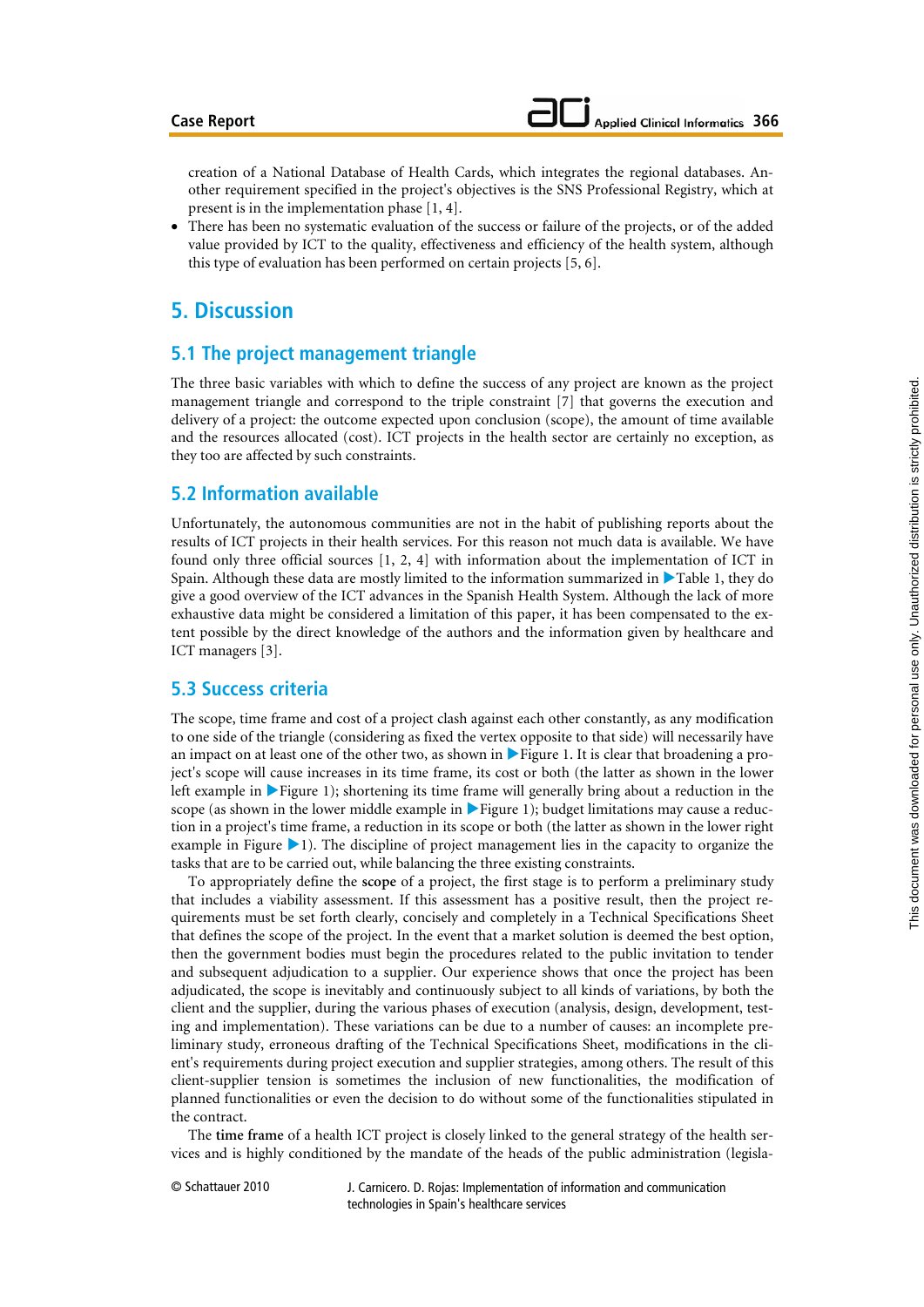tures) and also by the laws governing public administration contracts. Time is one of the main sources of conflict and disagreements between client and suppliers, and the established time frame is very seldom respected.

The **cost** of a project is the most deceptive of the three variables because, at least in the public administration, it is extremely difficult to determine the exact cost of a project. The usual tendency of upper-level management bodies is to consider the cost specified in the adjudication as the project's total cost, without taking into account the costs derived from its execution, of which the following are especially significant: the dedication of health system personnel, especially clinical staff, throughout the project; the acquisition of necessary hardware, software and communication infrastructure and the adaptation of existing ones, the contracting of support and maintenance services to ensure that the systems function normally at all times, and the evolution of the project's outcome, to adapt it to the needs that may arise in the future. Also, ICT projects have traditionally suffered from the absence of a specific budget allocation.

As explained above, the three variables (time frame, scope, and cost) are in no way independent from one another, since a modification to any of them will imply an adjustment to at least one, if not both, of the other two. Given their nature, time frame and cost are generally accorded greater importance, to the detriment of scope, which tends to suffer reductions with respect to the project's initial plans. An example of this can be found in electronic prescription in Spain. Due to budget difficulties and time constraints, in several autonomous communities this project has been put on hold while still in the early stages (pilot), although it has been successfully implemented in three autonomous communities [2].

### **5.4 Difficulties**

XTable 2 summarizes the various difficulties encountered and the key issues related to the projects undertaken by the health services of Spain. The execution of ICT projects in the healthcare sector runs into difficulties of various types from the very beginning. The first issue that must be addressed is the need to correctly **identify the patient**, the professional caring for him/her and the healthcare facility [8]. In Spain, the health services have dealt with this problem by using the same system as the one used to accredit the benefits to which patients are entitled; this system consists of each patient being assigned an individual health card. The creation of the National Health Card Database has been one of the main successes of the Healthcare Online Program [4].

However, not all the patients at health facilities have such an identifying card, and for this reason the health services of two autonomous communities (Cantabria and Balearic Islands) have developed specific systems for positive patient identification, which are valid wherever the person is in the care network. This system allows for the aggregation of the clinical information existing at different health facilities, thus guaranteeing patient care continuity.

A similar challenge is the need to correctly **identify health professionals**, as they are the ones responsible for accessing and maintaining the clinical information. Although reliable records regarding health professionals are available at each facility, it is also necessary that there be master files that allow for the identification of each professional at every point in the health service network. This need will be met by the SNS Professional Registry project, which is currently in the implementation phase [4].

Another fairly common situation is a **high degree of dependence** by the healthcare organizations on the suppliers of departmental solutions that already exist, such as those put in place by laboratories. This problem is, among other causes, the consequence of a lack of coordination and inefficient communication between health professionals and the ICT department managers and, subsequently, between these managers and suppliers. As a result, there can exist within a single institution several departmental solutions that are often incompatible with each other, which prevent the sharing of information between professionals, hinder continuity of care and bring about a considerable increase in costs. This circumstance explains the lack of full implementation of electronic medical orders in several autonomous communities [1].

These initial difficulties are often accompanied by problems of an organizational and technological nature, by problems related to implementing and managing change and by problems related to the management of suppliers and finances.

© Schattauer 2010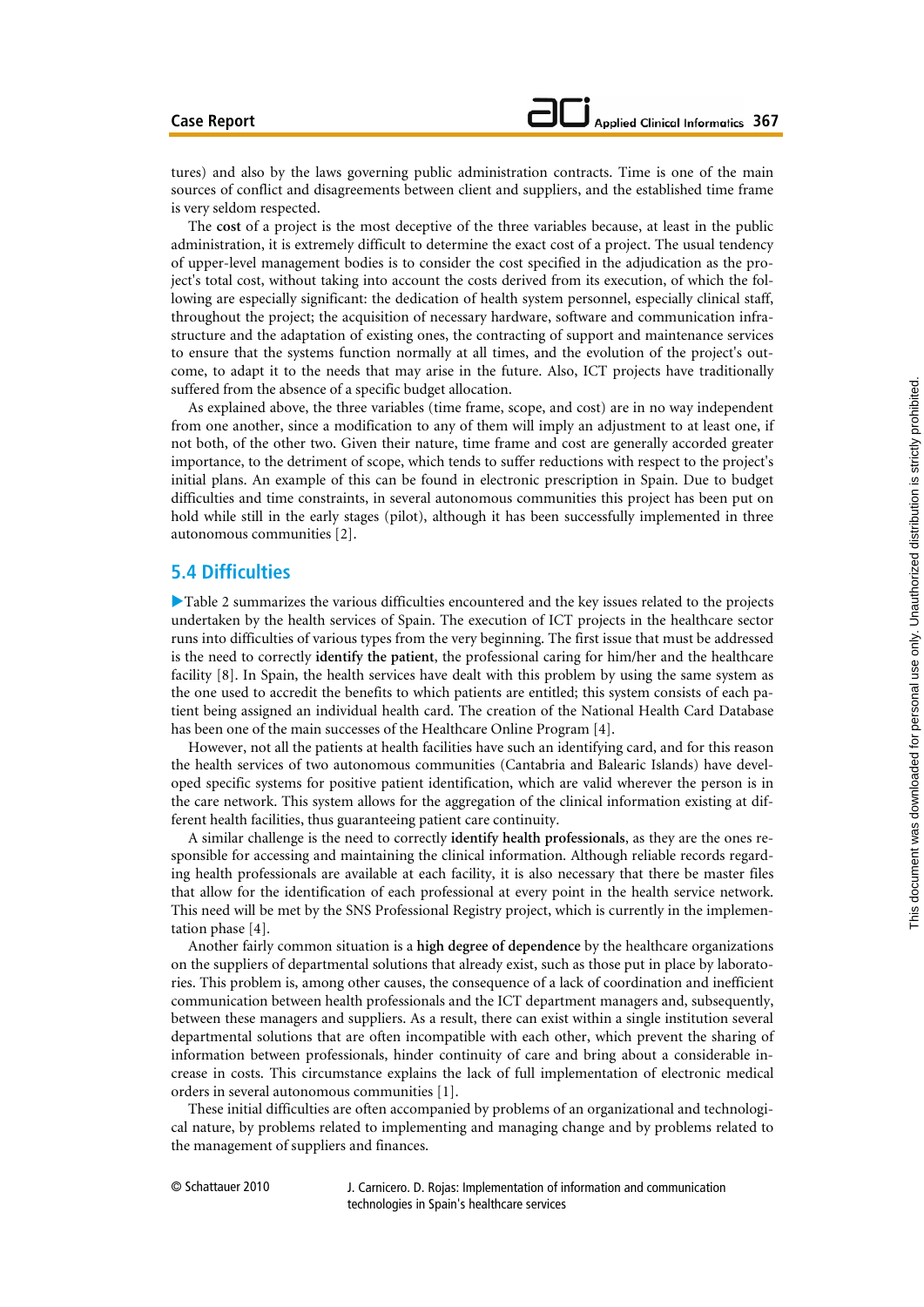#### **5.4.1 Organization, implementation and management of change**

The largest problem lies in the **complexity of the healthcare organization**, which arises from the fact that the care process is by definition personalized for each patient. This makes it very difficult to standardize the clinical act, which, furthermore, usually involves a high number of people and processes. Each health institution is comprised of different professional profiles [9] and has a structure of its own, which means the health services are extremely complex and of great magnitude. Herein lies another of the greatest difficulties in the execution of health ICT projects; the health record of each patient is the result of the **aggregation of information** recorded in each of the institutions in which that patient has received care (primary care centers, specialized care centers, emergency services, prevention services, among others). In order to share these data and make them available throughout the entire health system network, it is necessary to integrate all the information systems involved. Integration processes are very complex, because they entail establishing communication procedures and infrastructures between systems that are based on different technologies and architectures, using semantic and technological standards, identifying the patient correctly, implementing security and confidentiality measures, etc [8]. The two clearly established healthcare levels of Spain's National Health System explain the existence of at least two different medical records in several regions, one for primary care and another for specialized care, with no information sharing capabilities. In order to mitigate this problem many regions have developed projects whose aim is to allow access to records from different places and levels of care. Some of these projects pursue actual integration of records.

Another problem of the organizational type lies in the fact that clinical professionals must be involved in the execution of health ICT projects. In many cases professionals must **combine ICT project tasks with their daily care activity** [10], which means that priority conflicts often arise. In these situations, care activities tend to be given higher priority, to the detriment of ICT project tasks, which in the best of cases suffer slowdowns [3].

With regard to implementation, the start-up of the information systems put in place by the ICT project is always accompanied by the **appearance of malfunctions** that generate **reluctance and loss of motivation** in users and a **temporary reduction in productivity** [11], to the point, in the most extreme cases, of causing project failure and withdrawal of the system [12]. The main causes behind these malfunctions are varied.

The most important reason is perhaps the **resistance to change** by various members of the organization, from clinical staff to computer specialists to managers, who often want to avoid any modification in their work procedures, whether organizational, functional or technological. Their motives range from a sense of ownership and unwarranted esteem for the systems and methods currently in use, due to their personal participation in the creation or implementation of such systems and usually in association with their having a certain amount of power, to the refusal to assume the additional workload required by the new protocols and handling of the new tools**.** Since the early 2000s all new hospitals built in Spain have incorporated EHR from the very beginning (they are colloquially known as "*hospitales sin papeles*" – paperless hospitals), however the process is much more difficult in older hospitals because they use legacy systems and have old processes [1– 4]. A different example is the on-line appointments service. Although this service is available for 86% of the population, only 3.28% of the appointments were booked on-line in 2009. Possible causes for this poor result are resistance to change by either administrative assistant staff or citizens. Administrative staff might reject any change in their current work procedures, and might even be afraid of losing their jobs in the event that this service becomes fully automated, and in such a case they would not encourage the use of the on-line service. In the case of patients, the fine performance to date of the existing call center for telephone booking of appointments, along with uneven usage of Internet by citizens (it being more extended among the younger population) might explain the limited use of the Internet booking service.

Another frequent cause of problems is last-minute inclusion of new requisites that have not been properly evaluated, right before system start-up takes place. We believe that this situation is often the consequence of the lack of participation of clinical professionals from the beginning of the project, something of vital importance since they will be the final users of the systems being introduced [3].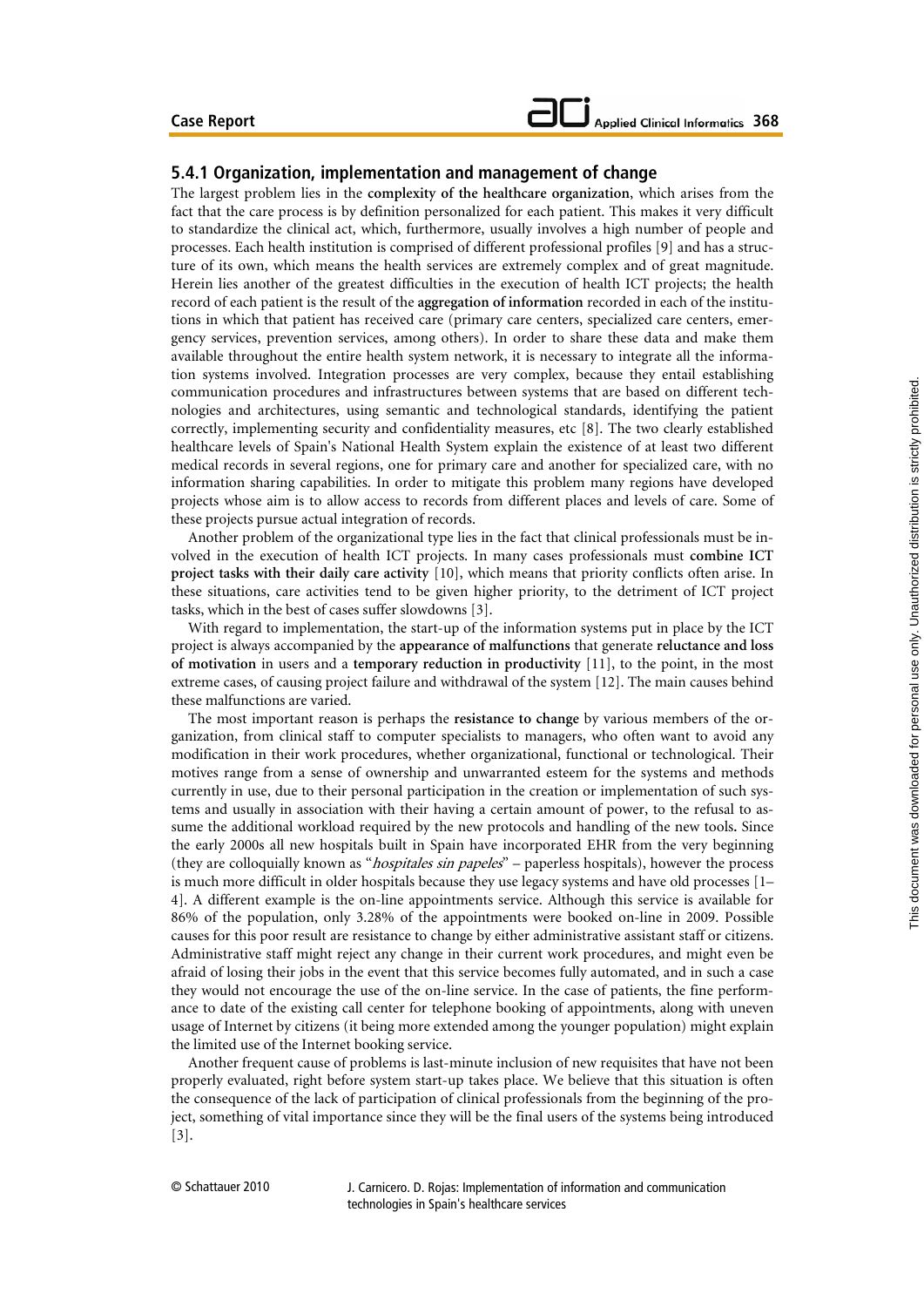Also common are the **absence of appropriate technical support** during the first few days of system operation, frequently the result of bad planning, and **inadequate advance training**, due to the previously discussed difficulty that clinical professionals face in combining their daily care activity with project participation. One of the most important consequences of insufficient training is a **sense of insecurity** in clinical professionals regarding data protection and the confidentiality of the information.

### **5.4.2 Technology**

With regard to technical issues, the main problem lies in the need to ensure **information quality** based on the existence of a single version of each data element (the uniqueness of data principle) that is accessible from multiple locations, given the difficulty of achieving **interoperability** among the different information systems already in existence. This is usually due to the nonexistence of the necessary system integration among them, and to the fact that in some cases such integration may be **unviable because of the use of closed technologies** that are owned by the corresponding supplier. To address the aforementioned need, many health services are adopting open standards for the exchange of clinical information through messaging and are **renovating their technological platforms** for the development and operation of software applications and for database management**,**  which of course involves subsequent maintenance activities. Sharing information from different EHR systems in different autonomous communities is one of the purposes of the Healthcare Online Program [4], which is in the preliminary (pilot) stages. The continuous and rapid advance of technology represents an added difficulty, one that makes it necessary to create and follow **training and skill update programs** for the professionals who comprise the technical teams in the health services.

#### **5.4.3 Management of suppliers**

In the area of project planning and management, Spain's health services are highly conditioned by legislation the aim of which is not to guarantee the project's efficacy and efficiency but rather its transparency, competitiveness and the guarantee of equal opportunities among suppliers. This leads to **contracting procedures that are very complex and generally inefficient and ineffective**, which greatly complicates the long-term planning and management of projects, such as those that require the application of ICT in healthcare.

Once the project has begun, it often proves **difficult to reconcile the interests** of suppliers with those of the client, in this case the health services [3].

### **5.4.4 Investment and costs**

In the field of finances, the first problem, as mentioned above, is that it is **practically impossible to calculate the real cost** of a project, due to uncertainty and changes in the project, unbudgeted costs, such as those derived from the allocation of internal resources, or opportunity costs. All of this is exacerbated by the **immediacy of costs and the delay in obtaining benefits**, which are always seen as doubtful from the long-term and financial point of view. This generally means that the **return on investment is frequently questioned** by the organization. Finally, investment in ICT is deeply affected by economic cycles, it being one of the first items to suffer cutbacks in periods of economic crisis like the current one.

### **5.5 Lessons learned**

#### **5.5.1 Organization, implementation and management of change**

Projects involving the application of health ICT require strategic planning that is directly linked to and coherent with the organization's general strategy and that clearly states the actions to be undertaken, always keeping in mind the complexity and priorities of healthcare institutions. In other words, the ICT strategy should be the **consequence** of the health system's strategy. This is the only way that the ICT solutions developed will respond appropriately to the needs of the organization, be considered an effective and necessary instrument for reaching the objectives set for it and receive the institutional, clinical, technical and budgetary support they need.

Before a project is begun, it is of fundamental importance that a **study on the organization's processes** be conducted, paying special attention to the issue of interoperability among them [13], since the technology itself is not the cause of most problems, but rather the tool that makes pre-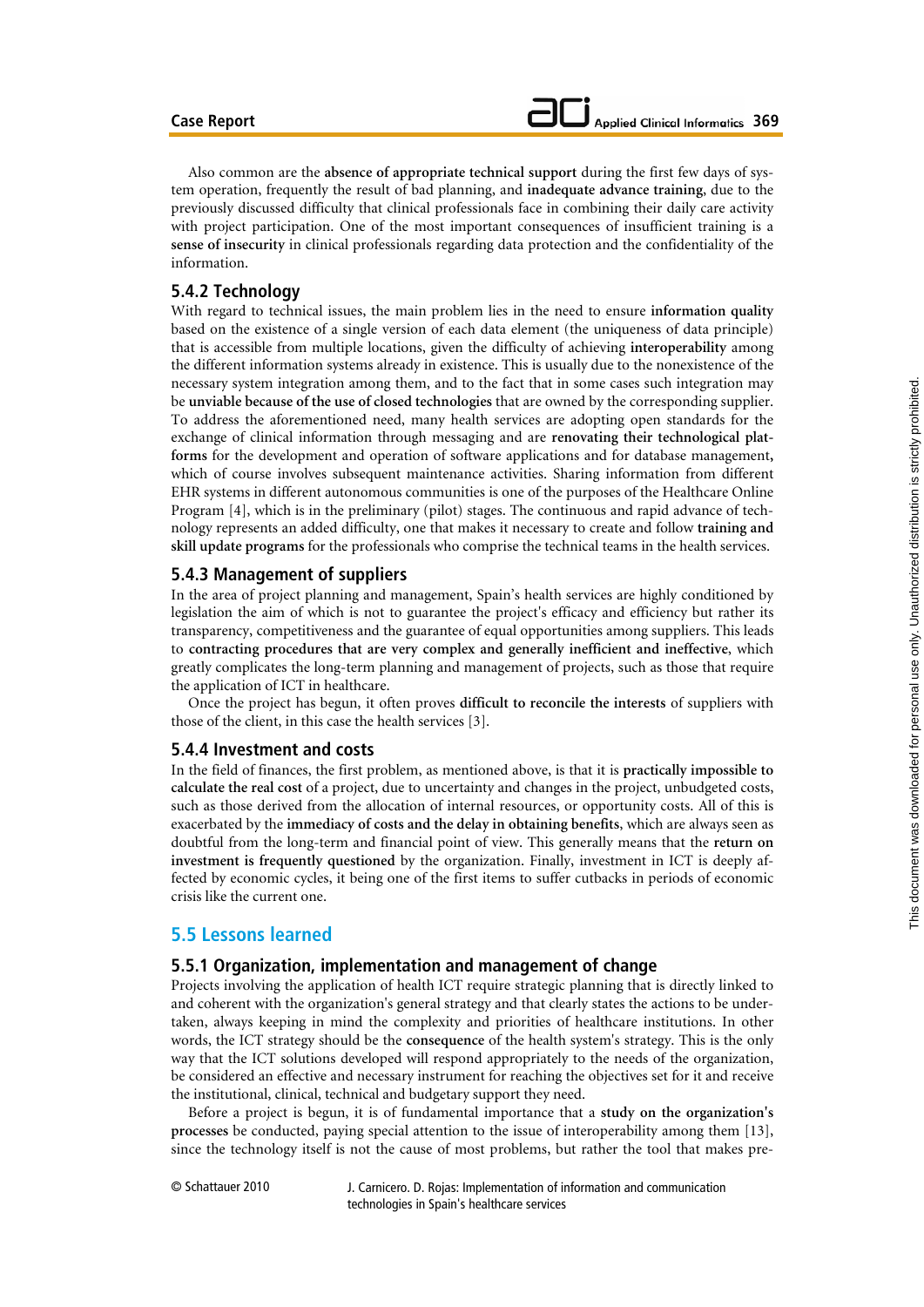existing problems become visible. If a process is ineffective or inefficient, its transfer to the ICT sphere will be, too [14]. As explained earlier, an ICT project is more than a technological project; it is a strategic initiative for the organization and should thus be in line with its corporate values.

It is crucial to determine the **added value** that the execution of these projects will bring, and transmit it both to professionals and to the directors of the organization, with special emphasis being placed on the new utilities that arise thanks to the incorporation of the technologies. This will make it easier to overcome the resistance to change often shown by users.

Another organizational aspect of fundamental importance is **leadership** at the different levels of the health system, from the directors of the health service through each center or facility, and especially in each specific ICT project [15]. The ideal leadership figure is a clinical professional who has the functional knowledge necessary to execute the project, who is well-known and respected by his/her colleagues and who has the firm and decisive support of the directing bodies, which allow this person to make decisions, and who can avoid conflicts that may result in rejection of the project by users. Herein lies one of the greatest weakness of organizations; it is, in our experience, very difficult to find a person with all of these qualities. Such difficulty compels organizations to choose the leaders and working groups that are most similar to this profile, yet because they are in scarce supply, the same leaders tend to be chosen for the different projects and situations of dependence often develop.

To ensure the success of the measures discussed in this section, the ICT strategy must be **pre**sented formally to the entire organization [16], clearly setting forth the lines of strategy to be used, the objectives sought, the working groups, the designated leaders and the management/coordination model that everyone must follow during the execution of this strategic plan. For this to occur, it is vital that there be continuous and explicit support by the service directors, who must assume ownership of the projects and transmit this idea to all of the organization's professionals, since one of the keys of success is the **participation** of all the involved parties. Likewise, a **receptive, flexible and patient attitude** must be shown with regard to the proposals made by each member of the working groups to the others, to help maintain motivation and enthusiasm in the project participants. In fact, adding minor functionalities and utilities not included in the scope as initially defined can facilitate the project's development and its degree of acceptance by users [3].

Finally, once the initial difficulties have been overcome, it is necessary to put in place dynamics that allow for **continual improvement** in the processes and systems [17], in order to fine-tune and adapt them to the needs that arise at any given time.

#### **5.5.2 Technology**

The **technological platform** that is to be used must be defined at the beginning of the project. It is important to keep in mind that the new systems will **co-exist** with the legacy systems, and that the latter tend to use departmental, commercial and closed solutions, which, along with the absence of standards, makes it very difficult to achieve the integration of legacy and future information systems. Also, once the technological platform has been chosen, the technical professionals at the health services must receive the necessary **training**.

During project execution, it is essential that the software designed suit users' needs perfectly and that it incorporate, wherever possible, their suggestions [18]. However, perfection is an ideal that will not be the same for all stakeholders, since each of them will have a different vantage point in the project. Thus, assessment is necessary to ensure that there is as close a match as possible between users' needs and system features. The systems must be **interoperable** to ensure quality information based on the uniqueness of data principle, integrating information in a structured, secure and simple way, and using intuitive interfaces that are **user-friendly** [8]. Also, there must be continuous monitoring and assessment of the project's development [19], paying special attention to the implementation phase, in which it is very important to do a **pilot test** that is suitably limited yet representative, in a controlled area [20], and also to have the **time and resources to carry out** the various concurrent activities prior to system start-up [10]: tests examining its functionality and interoperability with other systems, debugging, data migrations, user training, organizational and procedural changes, etc. Along the same lines, once the objectives of the pilot have been reached, the system **must rapidly be expanded** to the rest of the organization, so as to minimize the coexistence of old and new systems. Our experience with pilots that are not quickly refined and expanded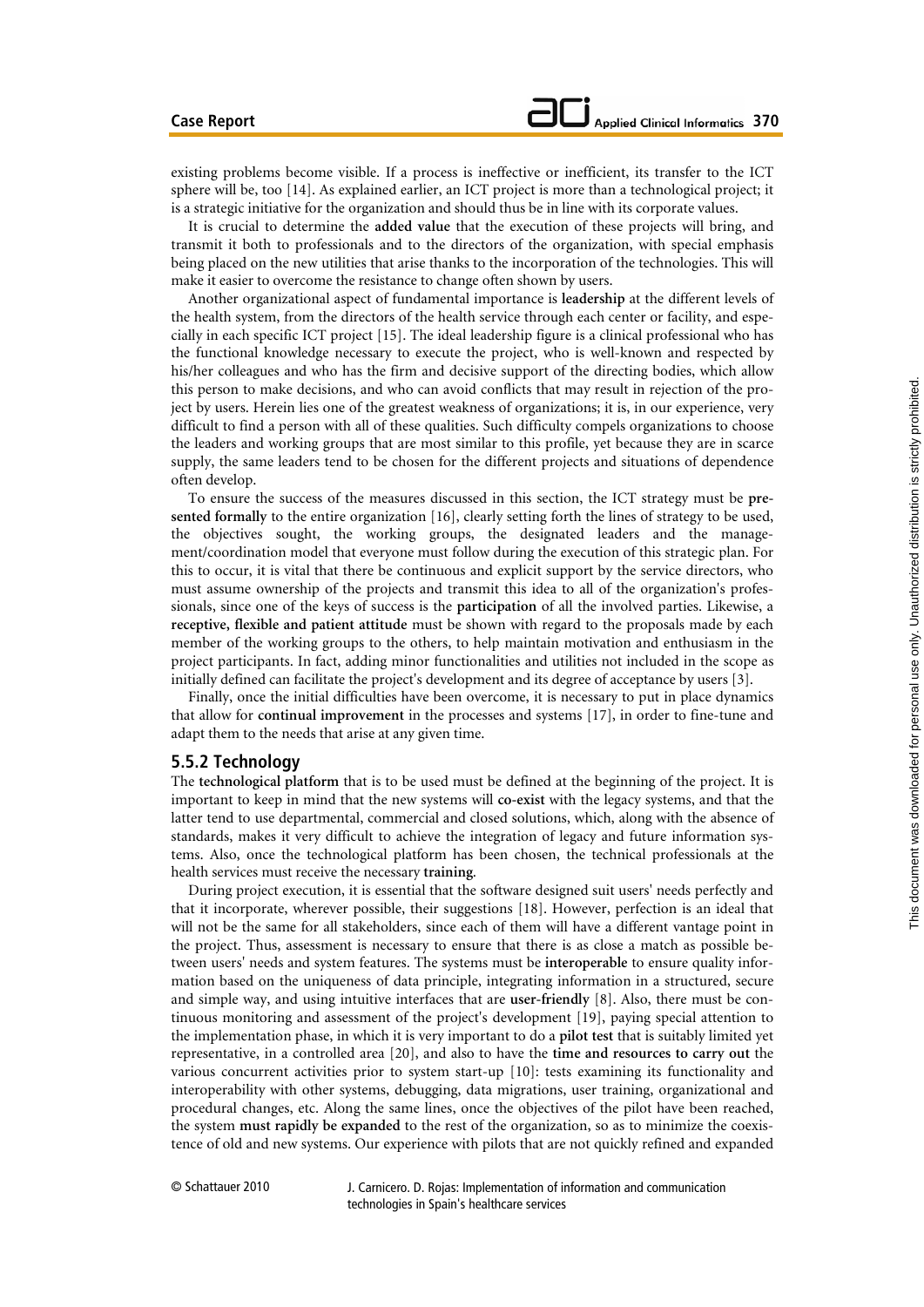shows that afterwards it is much more difficult to continue with the project. Moreover, our experience indicates that if the project requires that users test the functionality several times, because it repeatedly incorporates changes and thus calls for new testing, with the consequential delay in the final solution, the project runs a high risk of failure because users tend to become demoralized.

### **5.5.3 Management of suppliers**

A final key element in the execution of projects is the supplier. Because it is external, its objectives do not totally coincide with those of the organization, and this is one of the most common causes of disagreements, conflicts and delays in execution. However, the supplier is yet another participant in the project and its commitment to the organization and its **support** during the development, implementation, maintenance and evolution of systems are necessary. For this to happen, the supplier must assign a **working team that is highly-capable and stable over time**, and it must collaborate closely with the organization in the monitoring and management of risks related to the project, keeping in mind the fact that **problems are always shared** and that their appearance is useful for measuring the **flexibility and response capacity** of both parties.

The ICT projects undertaken in Spain's health system, which require large investments and long execution periods, must no longer be based on the classic supplier-client relationship. New formulas must be found that allow suppliers and health services to work in association with each other, sharing in both the risks and the benefits of the projects, and to **collaborate on the maintenance and evolution** of the systems.

#### **5.5.4 Investment and costs**

Investment in ICT must be considered just another one of the investments that the health system has to make. As do all investments, it requires the **budgeting of all related costs**, including system maintenance and evolution. In addition, the benefits must be evaluated, both strictly economic ones and also **improvements in service efficacy, efficiency and quality**. ICT are yet another tool used by the healthcare system and it is no longer possible to conceive of a functioning health sector without the use of such technologies. That is why ICT must be part of the health system's budget, **just like any other technology** used in healthcare. The size of their budget allocation will depend on the importance accorded to them in the strategy used by the health system.

# **6. Conclusions**

The execution of ICT projects in the healthcare sector is a difficult task requiring much time and effort, and success depends on following the courses of action set forth below, among others:

- The health service must draw up an ICT strategic plan in connection with the health system's general strategy. Projects involving ICT application are not exclusively technological.
- It is important to take into account the high degree of complexity of health institutions, as well as the fact that they cannot stop their care activity at any time and, further, such activity is of higher priority than the ICT projects.
- It is necessary that a realistic time frame be established and that there be appropriate allocation of human, material and budgetary resources at the internal level, in addition to external contracting.
- The plan must be defined and officially presented, along with the working groups and the work methods to be used.
- The ongoing commitment of the supplier is essential for effective project development.
- Participation, coordination and leadership are basic to the success of the projects.
- Change management must be based on the new system's added value, reliability and quality, in listening to and training users, and in the patience shown by working groups.
- The technological platform must be open, easily scalable, user-friendly and understood by the organization's own technical staff.
- The new systems must integrate fully and efficiently with the legacy systems, to ensure information quality.
- Implementation must begin in a controlled manner, with a pilot study limited to a specific area, and then expand rapidly, minimizing the coexistence of the new systems and the preceding ones.

© Schattauer 2010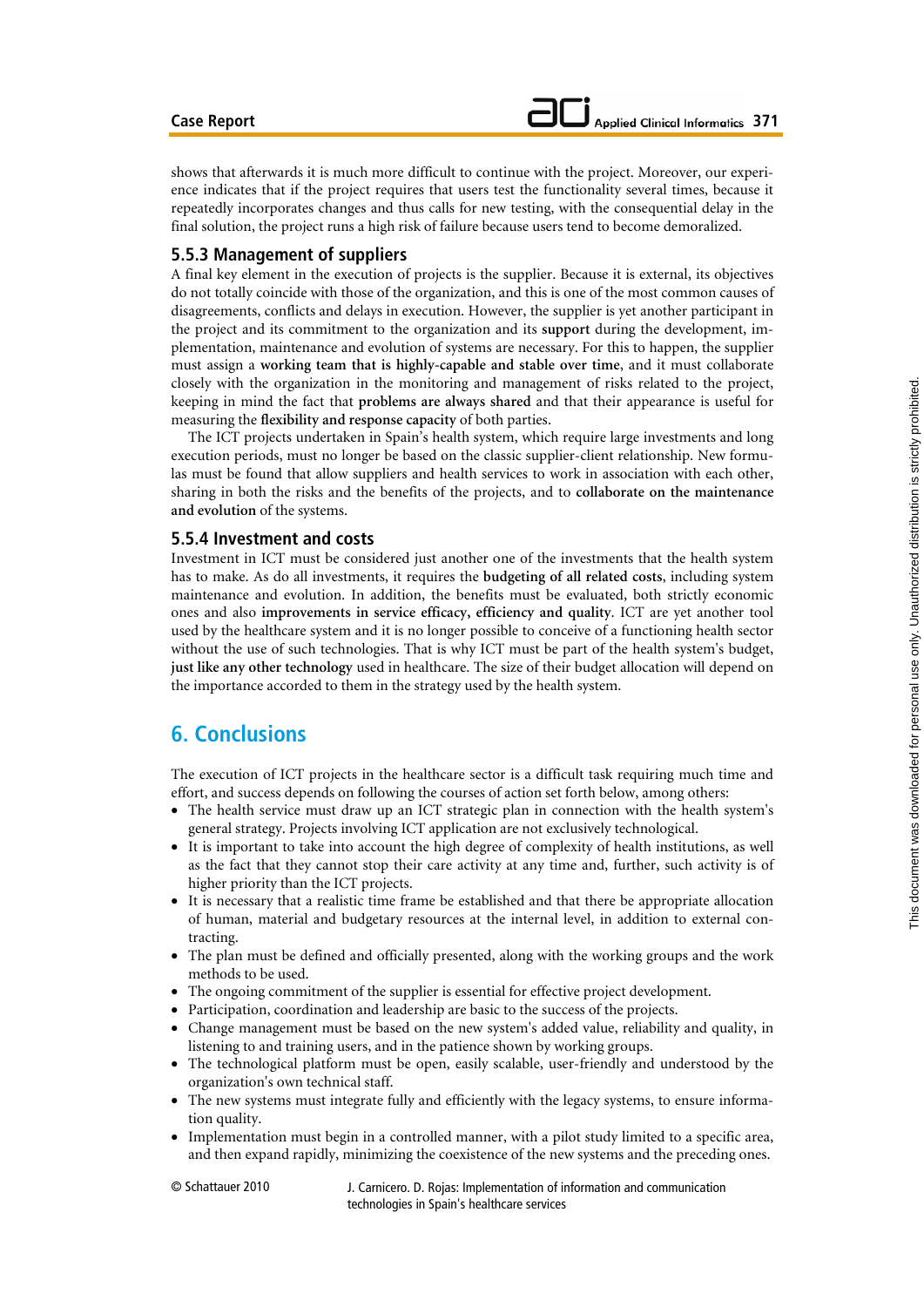- Health ICT projects never come to an end and therefore plans must be made for the necessary maintenance, support and evolution services.
- Health authorities should publish their ICT plans, stating their scope, cost and time frames. They should also systematically evaluate the success of those plans, according to these criteria, in order to learn the necessary lessons to improve subsequent projects.

Adhering to this list of best practices will help health services to create a corporate culture that is conducive to the successful management and execution of projects involving the application of health ICT, allowing clinical professionals to offer patients higher quality care and thus making patients the primary beneficiary.

#### **Acknowledgements**

The authors wish to thank Óscar Blanco, Ignacio Elicegui and Raúl Martínez for their valuable comments and contributions to this paper.

#### **Conflicts of interest**

The authors declare that they have no conflicts of interest regarding the contents of this paper and that this paper reflects the personal opinions of its authors and not the position of the Observatory of the National Health System (Quality Agency of Spain's Ministry of Health and Social Policy).

#### **Protection of Human Subjects and Animals in Research**

The authors declare that no human subjects were involved in the project.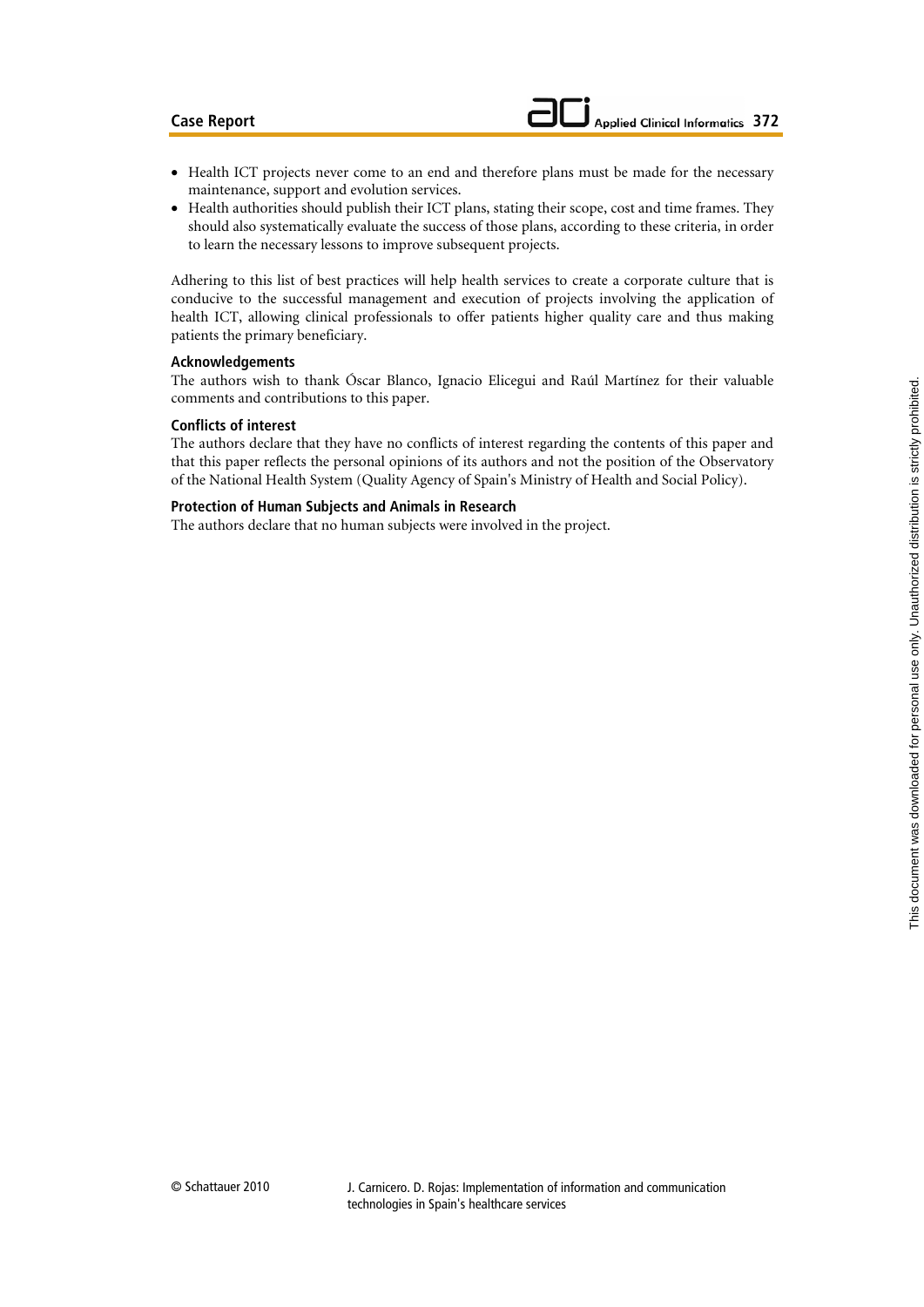

**Fig. 1** Project management triangle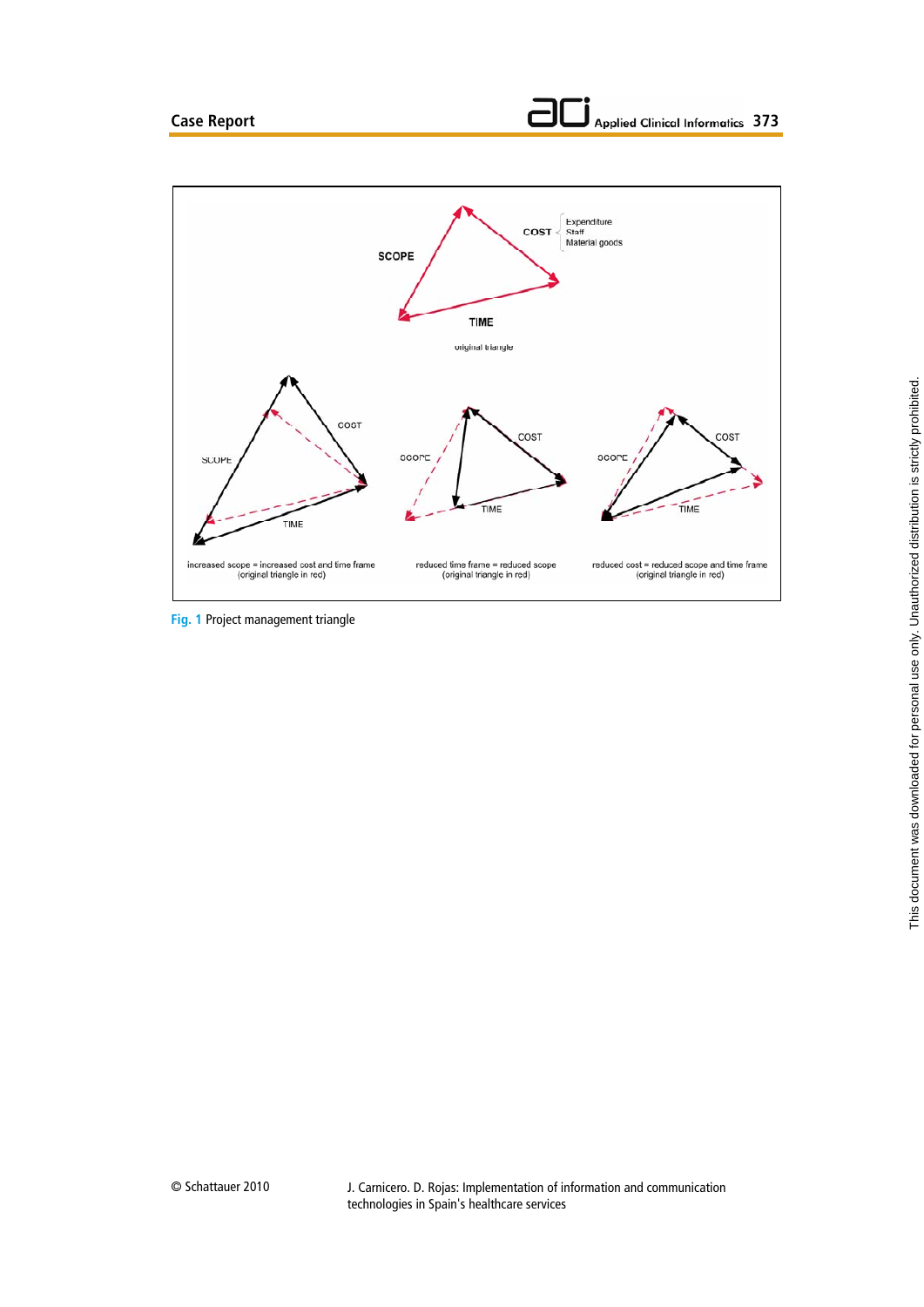#### **Case Report**

**Table 1** ICT and Electronic Health Records in the Spanish National Health System (2007-2009). Data from the National Observatory for Telecommunications and the Information Society [2]

| <b>Electronic health record</b>                                                               | 2007(1)          | 2009(1)            |
|-----------------------------------------------------------------------------------------------|------------------|--------------------|
| Primary care centers with Electronic Health Records                                           | (2)              | 3,718 (98%)        |
| General practitioners using Electronic Health Records                                         | (2)              | 28,163 (88%)       |
| Hospitals with electronic patient management and clinical desktops<br>available               | (2)              | 226 (70%)          |
| <b>Electronic booking in primary care</b>                                                     | 2007             | 2009               |
| Primary care centers with on-line appointments service                                        | 2,282 (65%)      | 3,321 (87%)        |
| Citizens registered in centers with on-line appointments service                              | 22,082,166 (55%) | 37,116,767 (86%)   |
| On-line appointments in primary care                                                          | 5,289,677 (1.5%) | 12,464,018 (3.28%) |
| Electronic prescription in primary care (3)                                                   | 2007             | 2009               |
| Primary care centers in which computerized prescription is available                          | 3,338 (95%)      | 3,718 (98%)        |
| Primary care centers in which electronic prescription is available                            | 420 (12%)        | 1,513 (40%)        |
| Pharmacies in which electronic dispensing is available                                        | 3,489 (18%)      | 8,879 (42%)        |
| Citizens treated in primary care centers in which electronic prescription<br>is available     | 7,199,906 (18%)  | 11,999,298 (26%)   |
| Prescriptions dispensed accessing electronic prescription system                              | 24,788,288 (3%)  | 139,383,324 (18%)  |
| $(1)$ The norganizate is the proportion of each item of data in relation to the Connich total |                  |                    |

(1) The percentage is the proportion of each item of data in relation to the Spanish total

(2) Data not available

(3) Computerized prescription is the use of electronic health record systems that allow general practitioners to print prescription data on paper and give it to the patients. Electronic prescription is the information system that connects the physician to the dispensing pharmacy and the dispensing pharmacy to the payer, which in this case is the health service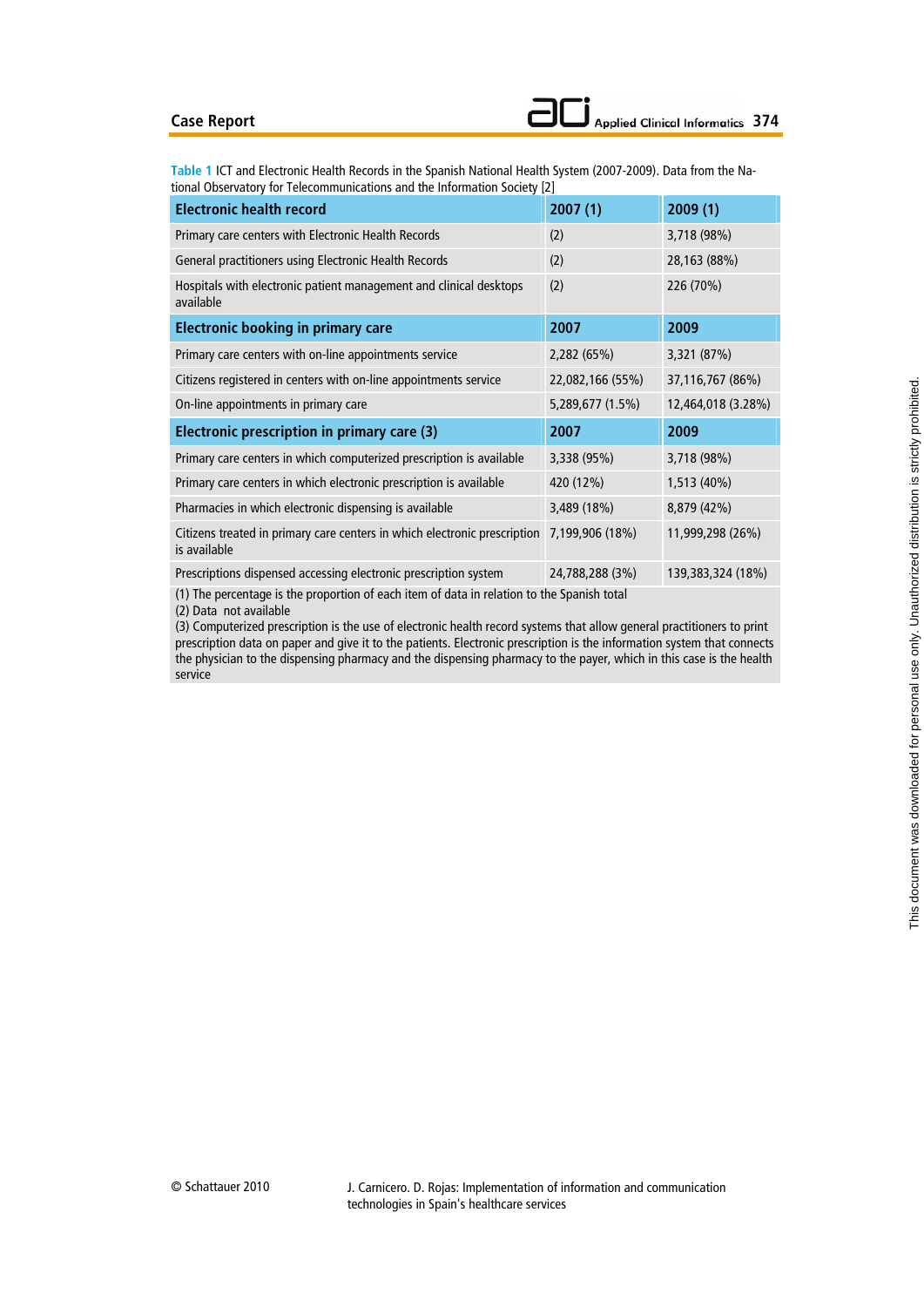# **Case Report**

|  | $\Box$ Applied Clinical Informatics 375 |  |
|--|-----------------------------------------|--|
|--|-----------------------------------------|--|

|                                          | Table 2 Difficulties and key issues related to ICT projects in healthcare systems                                                                                                                                                                                                                                                                                                                                                                                                                                                                                                                                                    |
|------------------------------------------|--------------------------------------------------------------------------------------------------------------------------------------------------------------------------------------------------------------------------------------------------------------------------------------------------------------------------------------------------------------------------------------------------------------------------------------------------------------------------------------------------------------------------------------------------------------------------------------------------------------------------------------|
| <b>Initial difficulties</b>              | Need to identify the patient and the healthcare professional correctly<br>High degree of dependence on the suppliers of solutions already being used<br>$\bullet$                                                                                                                                                                                                                                                                                                                                                                                                                                                                    |
|                                          | <b>Organization, Implementation and Management of Change</b>                                                                                                                                                                                                                                                                                                                                                                                                                                                                                                                                                                         |
| <b>Difficulties</b>                      | High degree of complexity of care activity and of healthcare organizations<br>$\bullet$<br>Aggregation of distributed information to create patient's EHR<br>$\bullet$<br>• Simultaneity of care activity and ICT project execution<br>Limited time available to clinical professionals<br>$\bullet$<br>• Appearance of malfunctions following the start-up of information systems<br>• Reluctance and loss of motivation by users<br>• Initial decrease in productivity<br>• Resistance to change<br>Need for effective technical support<br>Insufficient or inadequate training of users<br>• Fears regarding information security |
| <b>Key issues</b>                        | ICT strategic plan as part of the health system's general strategy<br>Preliminary study of organization's processes<br>Search for added value<br>Leadership and participation of clinical professionals<br>• Formal presentation of project, objectives, working groups and methods<br>Receptive, flexible and patient attitude<br>• Dynamics that allow for ongoing improvement following start-up                                                                                                                                                                                                                                  |
| <b>Technology</b>                        |                                                                                                                                                                                                                                                                                                                                                                                                                                                                                                                                                                                                                                      |
| <b>Difficulties</b><br><b>Key issues</b> | Information quality and data uniqueness<br>Interoperability problems due to non-existence of integration among systems<br>Existence of market solutions of a closed nature<br>$\bullet$<br>Renewal and maintenance of the technological platform used<br>$\bullet$<br>• Ongoing training of internal technical staff<br>• Definition of technological platform<br>Planning for the coexistence of new systems and legacy systems<br>$\bullet$<br>• Interoperability<br>Design and development of intuitive and user-friendly software<br>$\bullet$<br>• Ongoing monitoring and evaluation of the project                             |
|                                          | • Limited but representative pilot study<br>Availability of time and resources necessary to prepare for the start-up<br>Rapid post-pilot expansion<br>$\bullet$                                                                                                                                                                                                                                                                                                                                                                                                                                                                      |
| <b>Management of Suppliers</b>           |                                                                                                                                                                                                                                                                                                                                                                                                                                                                                                                                                                                                                                      |
| <b>Difficulties</b>                      | Complex, ineffective and inefficient contracting procedures<br>Interests of supplier different from those of the healthcare organization<br>$\bullet$                                                                                                                                                                                                                                                                                                                                                                                                                                                                                |
| <b>Key issues</b>                        | Supplier support for implementation and start-up<br>$\bullet$<br>Highly-capable work team that is stable over time<br>$\bullet$<br>Flexibility and response capacity when common problems arise<br>$\bullet$<br>Collaboration between supplier and organization beyond the implementation<br>(maintenance and evolution)                                                                                                                                                                                                                                                                                                             |
| <b>Investment and Costs</b>              |                                                                                                                                                                                                                                                                                                                                                                                                                                                                                                                                                                                                                                      |
| <b>Difficulties</b><br><b>Key issues</b> | Impossibility of calculating real cost of the projects<br>$\bullet$<br>Immediacy of costs versus delay in seeing benefits<br>Doubt regarding return on investment<br>Investment, development, maintenance and evolution must all be budgeted<br>Benefits must be appraised in economic terms and also in terms of quality                                                                                                                                                                                                                                                                                                            |
|                                          | improvement<br>ICT must be considered one of many healthcare technologies                                                                                                                                                                                                                                                                                                                                                                                                                                                                                                                                                            |
| © Schattauer 2010                        | J. Carnicero. D. Rojas: Implementation of information and communication<br>technologies in Spain's healthcare services                                                                                                                                                                                                                                                                                                                                                                                                                                                                                                               |

**Table 2** Difficulties and key issues related to ICT projects in healthcare systems